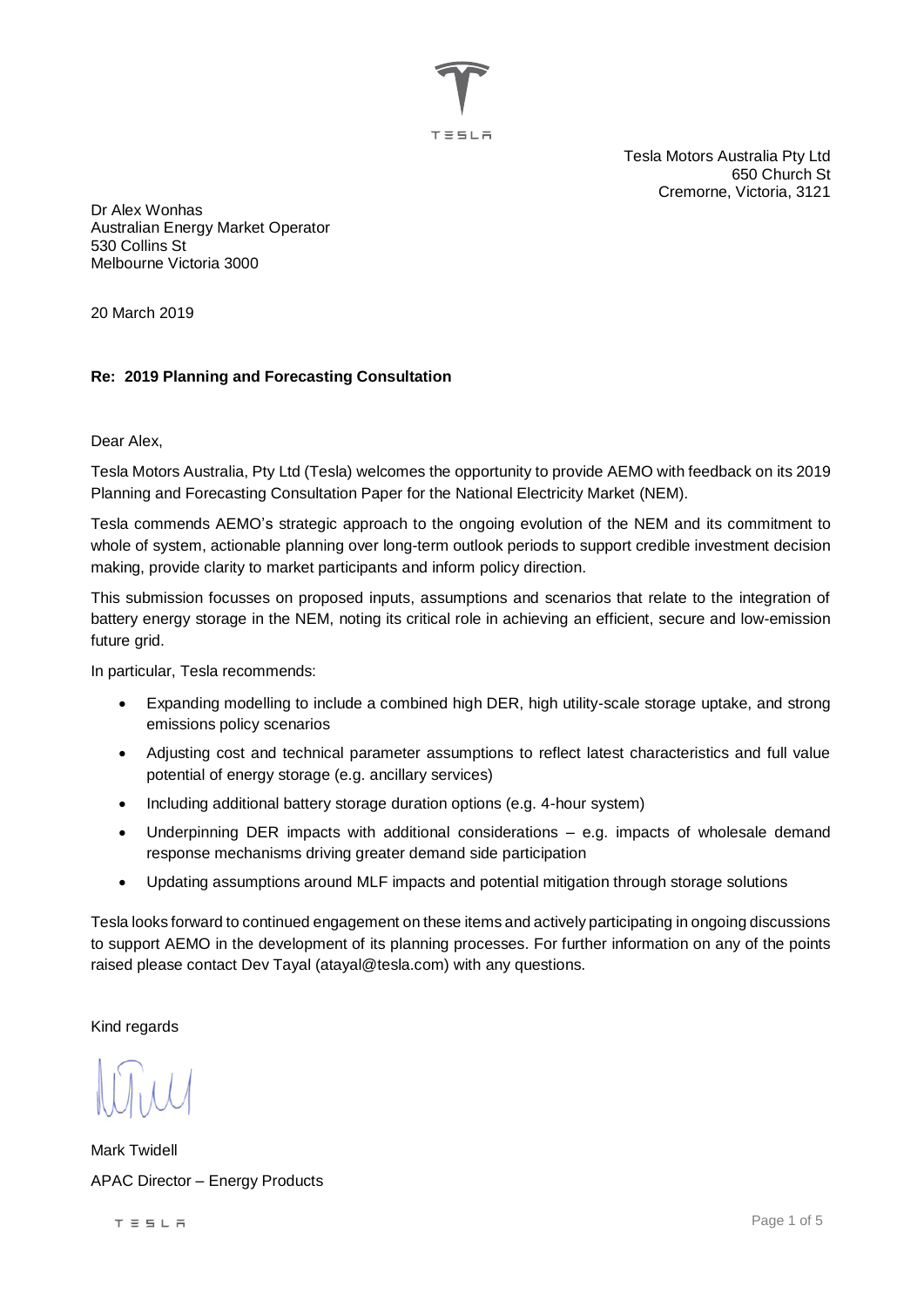## **1. General Comments**

As articulated by AEMO's inaugural 2018 Integrated System Plan, Australia's energy transformation must prioritise additional energy storage, electricity transmission infrastructure and demand-response mechanisms, supported by electricity-market reform that enables these technologies and fairly compensates for performance.

Future grid planning studies and associated work has often focused on facilitating higher renewable energy penetration levels (leveraging existing government subsidies for large-scale wind and solar); and/or on how to best manage the upcoming retirement of coal plants via replacement generation capacity and stronger transmission links.

Tesla commends AEMO's wider approach recognising that the integration of storage will need to be deployed in parallel to contribute to both reliability and system security outcomes in the short term, and drive affordability and efficiency outcomes over the longer term (e.g. providing an alternative to investment in network infrastructure, improving loss factors and reducing congestion, and enhancing market competition for energy and ancillary services). AEMO's 2019 Integrated System Plan will continue to advance industry and policy thinking in this area, and aligning with its overall purpose, provide actionable planning and assess credible pathways to support long-term investments.

## **2. Detailed Comments**

The following sections outline Tesla's feedback on key areas of the Consultation particularly relevant to the uptake, integration and participation of battery storage systems:

- **a) Scenarios modelled** we understand AEMO's intention to deliberately impose an 'anti-correlation' between the growth in large-scale renewable generation and uptake for DER to maximise range of transmission network requirements across different scenarios. However, a correlated scenario should be included as an alternative fast-change scenario.
	- There is still value in running a plausible scenario where both DER and large-scale renewable and storage uptake is maximised as this will illustrate corresponding requirements for other generation type and support policy design, especially considering the current environment of State and Federal policies incentivising both large and small-scale solar and storage as noted (e.g. LRET, VRET, QRET, and DER policies announced in South Australia, Victoria, NSW and Queensland).
	- A 'Fast Change' scenario could then be viewed (as it is most likely to be interpreted) as an outlook that sees high growth in demand-side settings (strong uptake of rooftop PV, demand-side participation, EV and aggregated behind the meter storage) as well as strong supply side cost reductions at the utility scale. As recognised by AEMO, and supported by Tesla's experience to date, more rapid uptake of behind-the-meter battery storage will help drive faster reductions in utility-scale battery costs and as such are highly correlated.
	- We also note the current assumptions proposed for the 'Fast Change' scenario use a neutral cost trajectory for batteries (both utility and behind the meter). It would be useful to model the impact of accelerated trajectories for this scenario, aligning with the approach taken for the 2018 ISP.
- **b) Emissions Policy** criticality of emissions reduction policy over the coming decade suggests at least one scenario should consider emissions reduction as a more active driver on the energy sector rather than simply as an output.
	- It would be instructive for AEMO to explore modelling sensitivities that can transparently quantify the impact that a carbon price will have on the generation mix and future grid requirements. This will provide at least one pathway that can support the investment certainty required for low-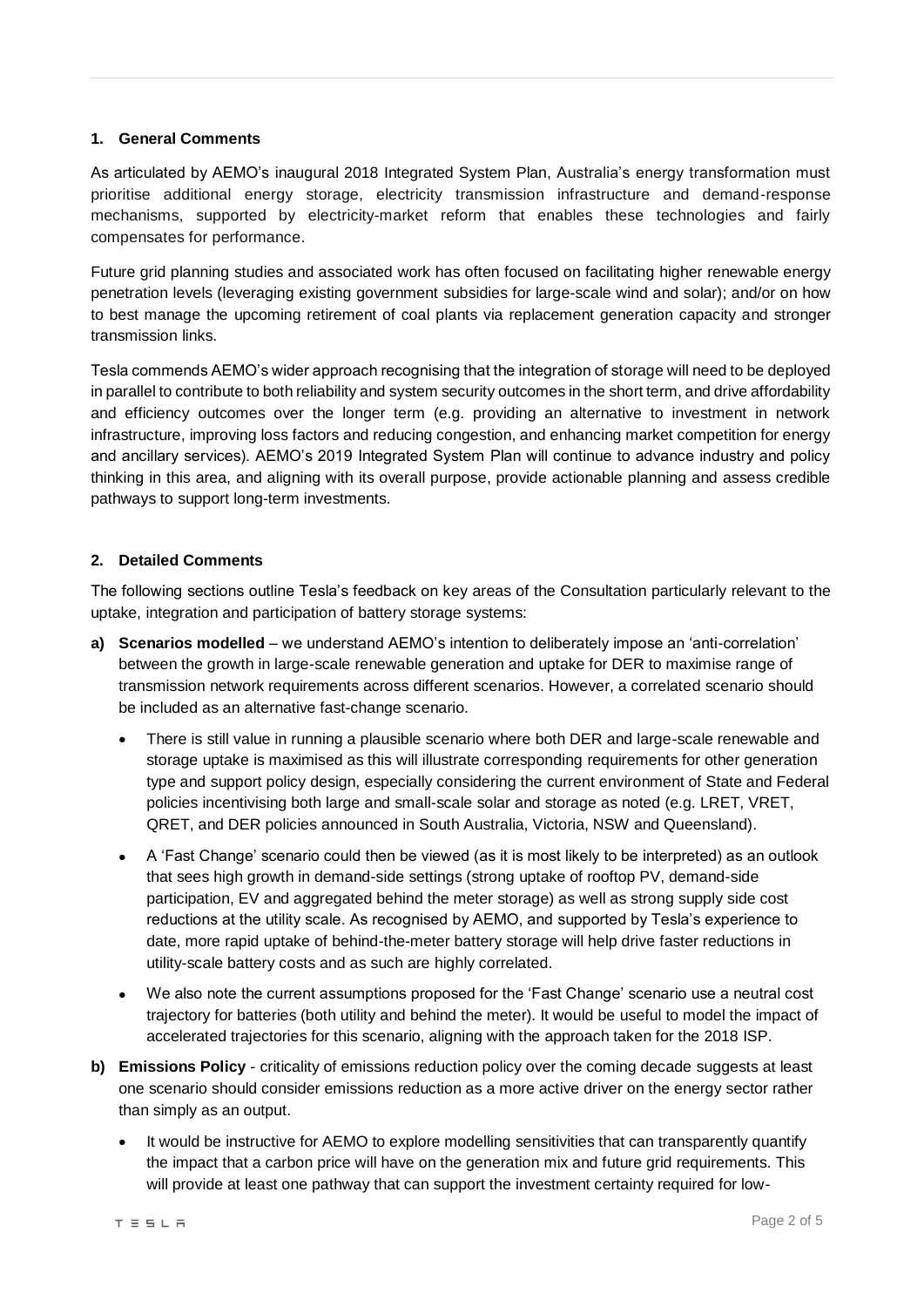emission energy technologies. Suggest AEMO consider a 26-28% emissions reduction target from the electricity generation sector, or a 45% emissions reduction target.

- Whilst de-carbonisation is seen as an outcome of coal plant retirements and renewable generation investment, both of these will be directly affected by any credible emissions reduction policy. This could complement the inclusion of a risk-premium to financing costs to reflect this carbon price risk for fossil-fuel plant, as is evident in the financial markets currently.
- This approach also lends itself to the overarching objective of AEMO developing an actionable integrated system plan that can inform both market participants and key policy makers, noting that the existing 26% by 2030 reduction pathway will need to be significantly more ambitious to achieve economy wide emissions reductions required.
- **c) Updated cost and parameter assumptions** support AEMO's approach through the CSIRO GenCost 2018 process to iterate new entrant cost curve assumptions to reflect latest available market data.
	- Recommend AEMO expand its commentary on how the modelling's decision criteria considers total value contributions of battery storage across not just energy generation, but also to consider additional capabilities and flexibilities provided, such as ancillary service and system security benefits (see section (f) below). This will support market understanding of the role of storage relative to other generation plant, without jumping to conclusions by simply comparing capital cost metrics based on energy related costs (\$/kW or \$/kWh) - which should be used with caution for informing investment decisions. This traditional analysis is arbitrary for battery storage systems since the amount of energy stored and discharged can vary depending on the application.
	- Strongly support the intention to explore additional range of storage capacity to energy ratios. This should be expanded further to recognise the increasing value provided by longer duration battery storage in the NEM. Recommend AEMO incorporate a 4-hour energy storage battery option as part of modelling (see additional comments on duration in section (d) below).
	- There is potential to uplift battery storage properties relating to charge efficiency, currently listed at 81%. Deployments to date are already achieving greater than 90% efficiencies – as such we support AEMO in updating parameters for battery charge and discharge efficiency to at least 90%.
	- Regarding technical life, we understand modelling will include a 10-year lifetime for battery storage. However, it is important to note that this is often based on a guaranteed energy provision warranty from manufacturers, where the market is already seeing the shift to 15 year warranties being offered as standard. Moreover, beyond this 10-15 years storage assets are not worthless and will still be able to provide value to the market, albeit with declining levels of energy. This should be equivalent to assumptions made around ageing coal and gas plants that are likely to see increasing levels of full/partial outage rates and expanding de-rate factors prior to retirement.
- **d) Duration assumptions** support increasing recognition of the role storage can play in supporting highpenetration renewable grids. Noting AEMO's current approach to model 2-hour (short duration) battery storage complimented by long duration pumped hydro (6, 12, 24 and 48 hours), we recommend this be expanded to also include 4-hour battery storage systems, aligning with the range of pumped-hydro systems - modelled across 4 different durations.
	- For storage, market participation is fundamentally an opportunity cost assessment using dispatch models and forecasting software to optimise when, in what markets, and how much to bid the limited energy capacity that is available in order to maximise returns. This is where longer duration battery storage of 4 hours will allow for greater flexibility in market bidding strategies (to capture peak price events) and the additional energy capacity can also be used to provide additional ancillary services to deliver higher project revenues ('revenue stacking'). Whilst strategic bidding and commercial drivers may not be explicitly captured in AEMO's modelling, the additional storage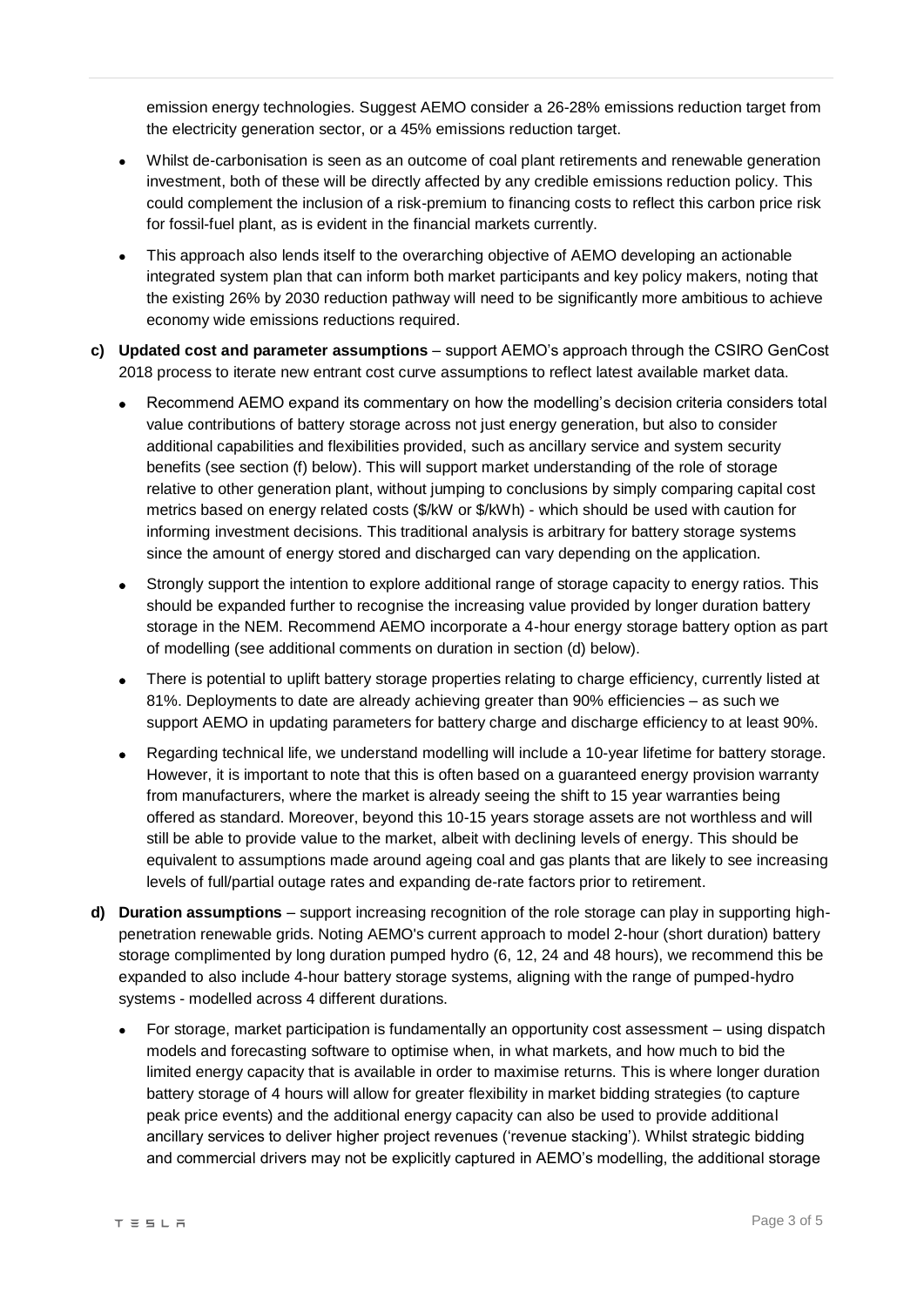capacity option will at least provide an indication of the flexibility of the role battery storage can provide in the fully co-optimised NEM.

- Further, it is important to note a doubling of the energy capacity of a battery does not result in a doubling of the cost, as this is not a simple linear relationship. Whilst some deployment costs will vary (depending on project specifications, size, location and other unique installation costs), many of the costs of deploying a battery storage system are largely fixed (e.g. inverters, transformers, control systems, balance of plant, market registration, grid studies and connection).
- Network constraints and physical site limitations will also be key to understanding optimal system sizing. In general, an expanded range of options for storage should be considered and depending on the required role, different technologies or combinations will be most cost-effective.
- **e) Accelerating DER impacts**  support AEMO exploring impacts /speed of uptake of DER, including Electric Vehicles, Energy Storage Systems, and Virtual Power Plants (VPP).
	- The significant potential impact of DER highlights the importance of incorporating accurate and transparent battery storage costs and uptake forecasts across modelled scenarios.
	- Tesla looks forward to the independent analysis being provided by consultants on these topics and would be happy to support this process as it progresses.
	- VPPs are gaining increasing recognition in their ability to contribute to market and system benefits across the NEM, and following 2019 trials by AEMO and ARENA and incentives from multiple jurisdictions, are likely to have significant impacts on the future energy system. We support AEMO's intention to include 700MW of VPPs by 2022 across all scenarios. We also encourage AEMO to specify scenarios for how DER assets operating in aggregate may be scheduled – including the minimum size requirements for scheduling.
	- Tesla's experience in EVs to date suggests AEMO is significantly underestimating the total amount of electricity charging required from 2019 and onwards. This appears to also not be aligned with the specific charging profiles we are observing. We would be happy to further engage on supporting data that can inform AEMO's modelling for EVs.
- **f) Ancillary service benefits**: recommend AEMO include the full-range of potential ancillary service benefits of storage. Tesla supports the proposed external consultant insight paper to quantify these benefits and looks forward to engaging with AEMO on this process.
	- As acknowledged by both AEMO<sup>1</sup> and AURECON<sup>2</sup> independent assessments, battery storage can support stable grid frequency through the provision of a 'premium' regulation frequency control ancillary service (FCAS) – offering flexible, more accurate and faster performance in following control signals to continually counteract frequency deviations during normal operating conditions.
	- In addition, Hornsdale Power Reserve's fast frequency response to the major system security event that occurred on 25 August 2018 highlights the ability for battery storage to provide precise output as required to stabilise the grid<sup>3</sup>. The Hornsdale battery provided significant frequency support to all connected NEM regions during the initial low frequency event, and then to the SA region during its islanded, high frequency event.
	- For future developments, it is expected that the value of these services will only increase as more thermal generators retire and market changes are made to incentivise and reward all fast acting and flexible frequency, voltage and inertial responses that battery storage can offer. Overtime,

 $\overline{a}$ 

<sup>1</sup> https://www.aemo.com.au/-/media/Files/Media\_Centre/2018/Initial-operation-of-the-Hornsdale-Power-Reserve.pdf

<sup>2</sup> AURECON, 2018: www.aurecongroup.com/markets/energy/hornsdale-power-reserve-impact-study

<sup>3</sup> https://www.aemo.com.au/-/media/Files/Electricity/NEM/Market\_Notices\_and\_Events/Power\_System\_Incident\_Reports/2018/Qld---SA-Separation-25-August-2018-Incident-Report.pdf